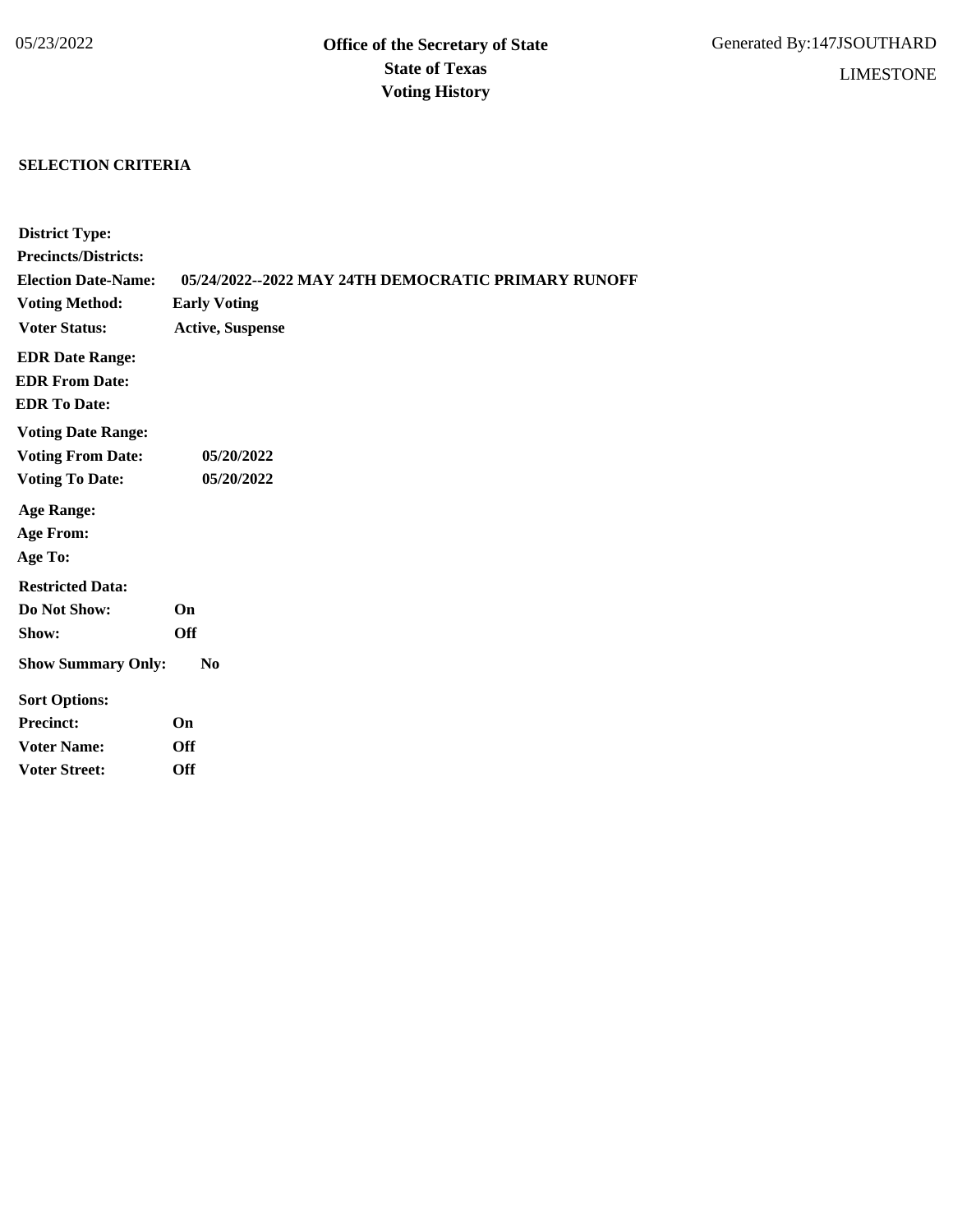| Precinc<br>t | VUID           | <b>EDR</b>                                    | Voter<br>Status | Voter Name                      | <b>DOB</b>        | Current<br>County | Residence<br>Address                         | Mailing Address                         |
|--------------|----------------|-----------------------------------------------|-----------------|---------------------------------|-------------------|-------------------|----------------------------------------------|-----------------------------------------|
| 101          | 1013693010     | 03/01/1978                                    | $\overline{V}$  | BATES, JAMES 08/23/1934<br>RAND |                   | 147               | 795 LCR 784<br>GROESBECK TX<br>76642         | 795 LCR 784<br>GROESBECK TX<br>76642    |
|              | Election Name: | 2022 MAY 24TH<br>DEMOCRATIC PRIMARY<br>RUNOFF |                 |                                 | Ballot Style: BS2 |                   | Voting Method: EV                            |                                         |
| 101          | 1013720450     | 04/10/1982                                    | $\overline{V}$  | WATERS, MARY 10/07/1954<br>ANN  |                   | 147               | 824 JENNY<br>STREET<br>GROESBECK TX<br>76642 | 824 S JENNY ST<br>GROESBECK TX<br>76642 |
|              | Election Name: | 2022 MAY 24TH<br>DEMOCRATIC PRIMARY<br>RUNOFF |                 |                                 | Ballot Style: BS2 |                   | Voting Method: EV                            |                                         |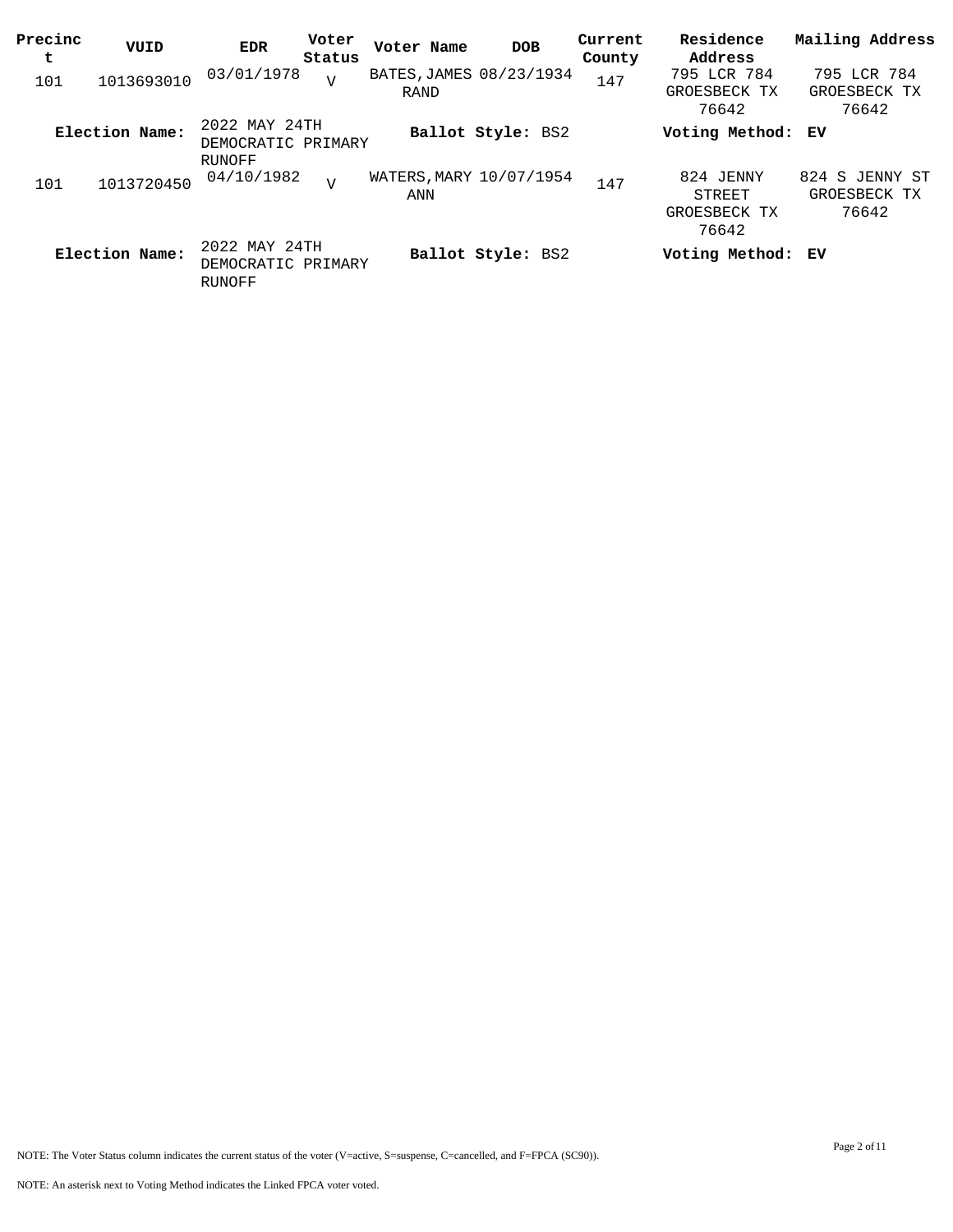| Precinc<br>t | VUID           | <b>EDR</b>                                           | Voter<br>Status | Voter Name                              | <b>DOB</b>        | Current<br>County | Residence<br>Address                          | Mailing Address                                                        |
|--------------|----------------|------------------------------------------------------|-----------------|-----------------------------------------|-------------------|-------------------|-----------------------------------------------|------------------------------------------------------------------------|
| 201          | 1190435369     | 10/11/2012                                           | $\overline{U}$  | ANDERSON, CYN 02/05/1957<br>THIA ELAINE |                   | 147               | 721 CONTOUR<br>DRIVE<br><b>MEXIA TX 76667</b> | 721 CONTOUR DR<br><b>MEXIA TX 76667</b>                                |
|              | Election Name: | 2022 MAY 24TH<br>DEMOCRATIC PRIMARY<br><b>RUNOFF</b> |                 |                                         | Ballot Style: BS2 |                   | Voting Method: EV                             |                                                                        |
| 201          | 1013660820     | 04/23/1995                                           | $\overline{v}$  | BANKS, LEE<br>MORRIS                    | 10/05/1976        | 147               |                                               | 336 MAPLE PLAZA 336 MAPLE PLAZA<br>MEXIA TX 76667 MEXIA TX 76667       |
|              | Election Name: | 2022 MAY 24TH<br>DEMOCRATIC PRIMARY<br><b>RUNOFF</b> |                 |                                         | Ballot Style: BS2 |                   | Voting Method: EV                             |                                                                        |
| 201          | 1003504874     | 05/23/2002                                           | $\overline{V}$  | SMITH, JACQUE 07/20/1963<br>LINE ELAINE |                   | 147               | <b>DRIVE</b>                                  | 915 CRISTA COVE 915 CRISTA COVE<br>DR<br>MEXIA TX 76667 MEXIA TX 76667 |
|              | Election Name: | 2022 MAY 24TH<br>DEMOCRATIC PRIMARY<br><b>RUNOFF</b> |                 |                                         | Ballot Style: BS2 |                   | Voting Method: EV                             |                                                                        |
| 201          | 1013706627     | 08/08/1990                                           | $\overline{U}$  | THETFORD, MIC 12/18/1956<br>HAEL MELVIN |                   | 147               | 2568 HWY 171                                  | PO BOX 128<br>MEXIA TX 76667 MEXIA TX 76667-<br>0128                   |
|              | Election Name: | 2022 MAY 24TH<br>DEMOCRATIC PRIMARY<br><b>RUNOFF</b> |                 |                                         | Ballot Style: BS2 |                   | Voting Method: EV                             |                                                                        |
| 201          | 1013706636     | 08/08/1990                                           | $\overline{U}$  | THETFORD, SHA 10/04/1956<br>RON MARIE   |                   | 147               | 2568 HWY 171                                  | PO BOX 128<br>MEXIA TX 76667 MEXIA TX 76667-<br>0128                   |
|              | Election Name: | 2022 MAY 24TH<br>DEMOCRATIC PRIMARY<br><b>RUNOFF</b> |                 |                                         | Ballot Style: BS2 |                   | Voting Method: EV                             |                                                                        |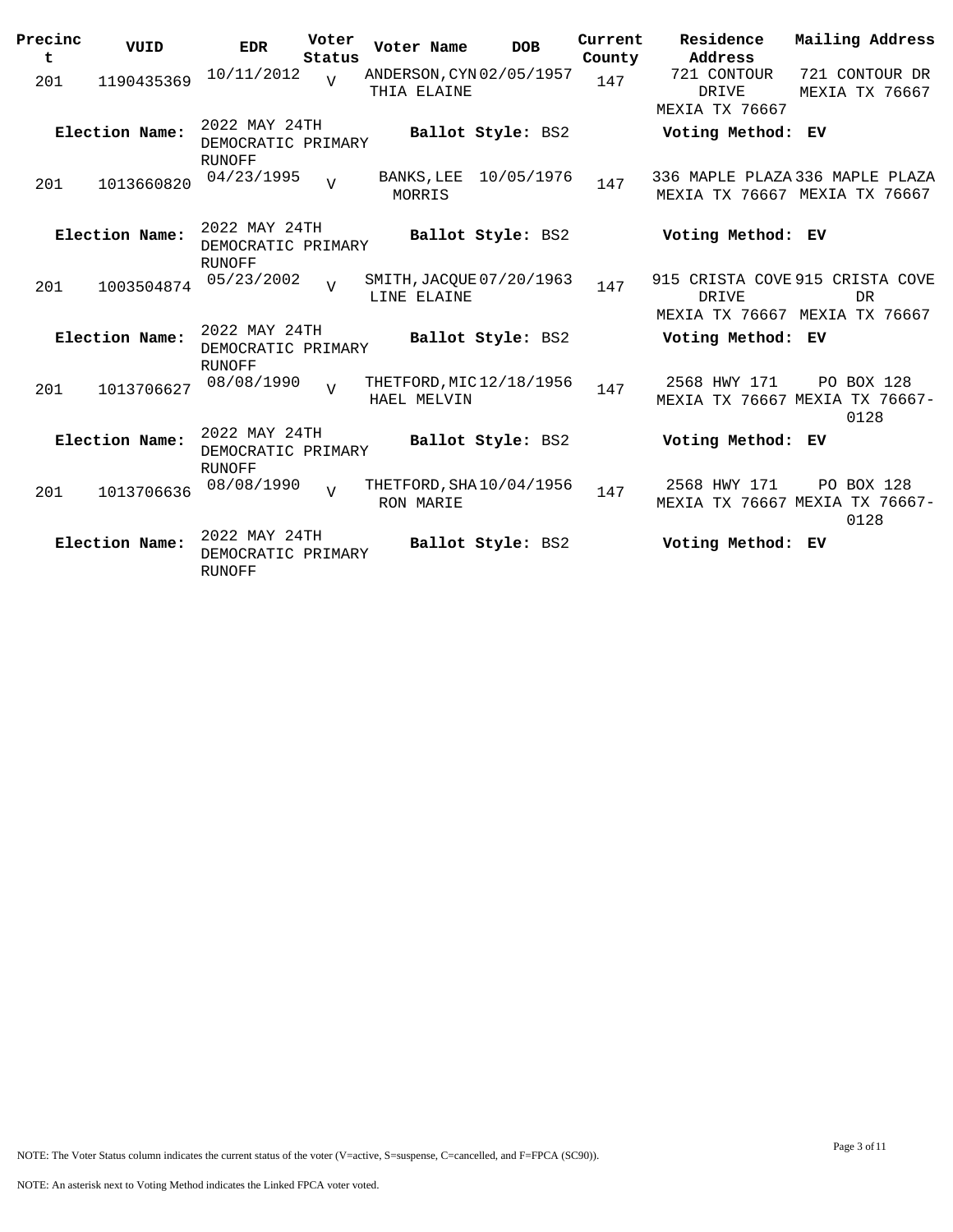| Precinc<br>t | VUID           | <b>EDR</b>                                           | Voter<br>Status | Voter Name    | <b>DOB</b>               | Current<br>County | Residence<br>Address                                         | Mailing Address                                                      |
|--------------|----------------|------------------------------------------------------|-----------------|---------------|--------------------------|-------------------|--------------------------------------------------------------|----------------------------------------------------------------------|
| 202          | 1013705427     | 04/26/1992                                           | $\overline{U}$  | CE FAYE       | ANDERSON, JOY 08/05/1970 | 147               | 1460 MLK JR HWY 1460 N MLK HWY<br>N<br><b>MEXIA TX 76667</b> | MEXIA TX 76667                                                       |
|              | Election Name: | 2022 MAY 24TH<br>DEMOCRATIC PRIMARY<br><b>RUNOFF</b> |                 |               | Ballot Style: BS2        |                   | Voting Method: EV                                            |                                                                      |
| 202          | 1013661233     | 03/01/1978                                           | $\tau$          | Е             | CALHOUN, ANNI 11/21/1934 | 147               | 521 BELKNAP ST<br>S                                          | 521 S BELKNAP<br><b>ST</b>                                           |
|              | Election Name: | 2022 MAY 24TH<br>DEMOCRATIC PRIMARY<br><b>RUNOFF</b> |                 |               | Ballot Style: BS2        |                   | Voting Method: EV                                            | MEXIA TX 76667 MEXIA TX 76667                                        |
| 202          | 1085569002     | 12/04/2019                                           | $\overline{U}$  | <b>BULLIN</b> | ECHOLS, JOYCE 10/03/1951 | 147               | 600 MAIN ST W<br>MEXIA TX 76667                              | 600 WEST MAIN<br><b>STREET</b><br>MEXIA TX 76667                     |
|              | Election Name: | 2022 MAY 24TH<br>DEMOCRATIC PRIMARY<br>RUNOFF        |                 |               | Ballot Style: BS2        |                   | Voting Method: EV                                            |                                                                      |
| 202          | 1013662545     | 05/01/1980                                           | $\overline{V}$  | OHN LEE       | MCWILLIAMS, J07/24/1953  | 147               | 521 BELKNAP ST<br>S                                          | 521 S BELKNAP<br>ST                                                  |
|              | Election Name: | 2022 MAY 24TH<br>DEMOCRATIC PRIMARY<br><b>RUNOFF</b> |                 |               | Ballot Style: BS2        |                   | Voting Method: EV                                            | MEXIA TX 76667 MEXIA TX 76667                                        |
| 202          | 1148300194     | 02/09/2008                                           | $\overline{z}$  | OBERT LEWIS   | MCWILLIAMS, R03/03/1951  | 147               | 521 BELKNAP ST<br>S                                          | 521 S BELKNAP<br><b>ST</b><br>MEXIA TX 76667 MEXIA TX 76667-<br>3558 |
|              | Election Name: | 2022 MAY 24TH<br>DEMOCRATIC PRIMARY                  |                 |               | Ballot Style: BS2        |                   | Voting Method: EV                                            |                                                                      |
| 202          | 1079689005     | RUNOFF<br>08/30/2012                                 | $\overline{V}$  |               | TURNER, RENEE 07/27/1952 | 147               |                                                              | 300 BOWIE ST W 300 BOWIE ST W<br>MEXIA TX 76667 MEXIA TX 76667       |
|              | Election Name: | 2022 MAY 24TH<br>DEMOCRATIC PRIMARY<br><b>RUNOFF</b> |                 |               | Ballot Style: BS2        |                   | Voting Method: EV                                            |                                                                      |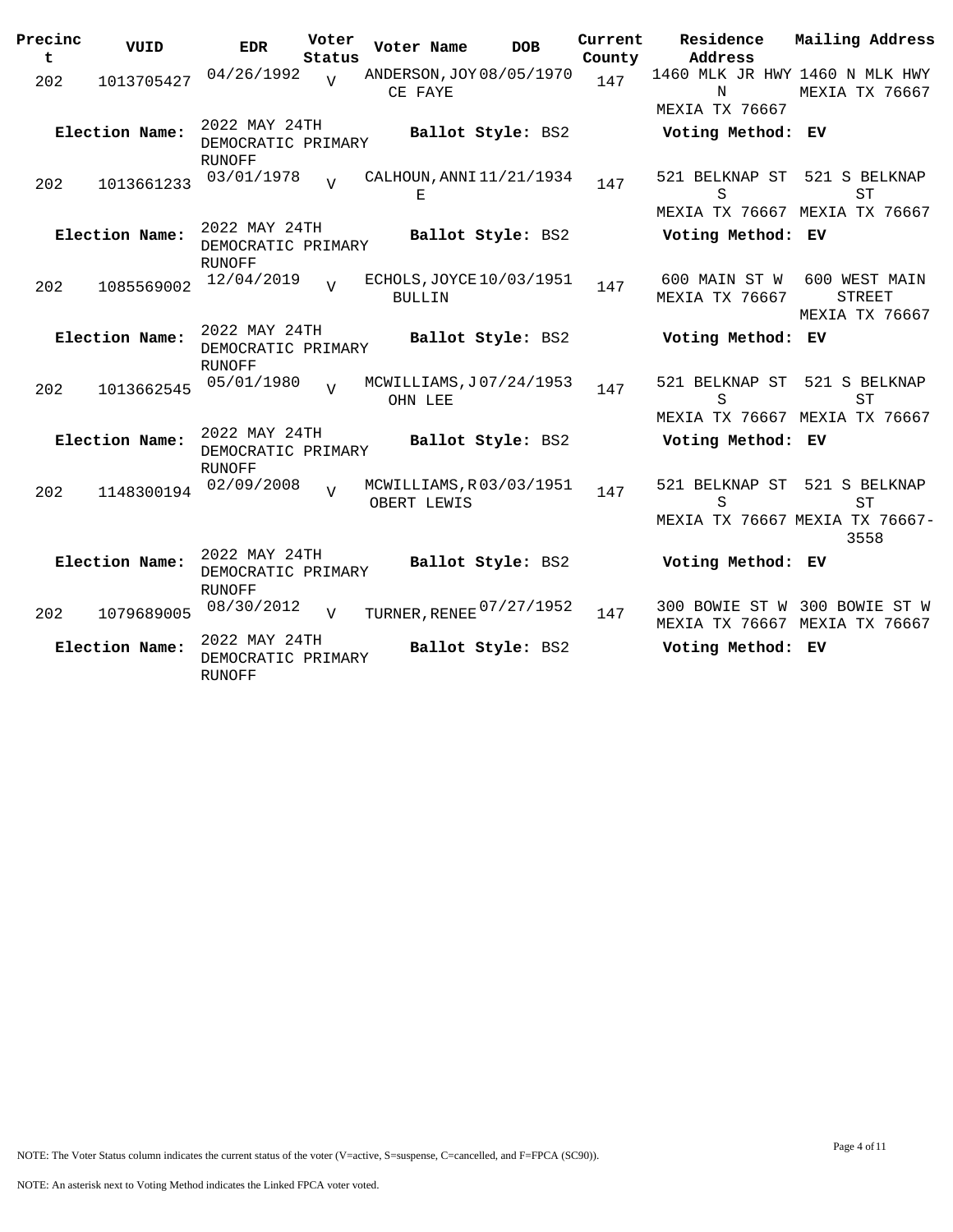| Precinc<br>t | VUID           | Voter<br><b>EDR</b><br>Status       | Voter Name<br><b>DOB</b>              | Current<br>County | Residence<br>Address                | Mailing Address                     |
|--------------|----------------|-------------------------------------|---------------------------------------|-------------------|-------------------------------------|-------------------------------------|
| 203          | 1099917229     | 09/12/2019                          | GRAY, KATHARY 08/01/1944<br>N BRISCOE | 147               | 275 LCR 180<br>COOLIDGE TX<br>76635 | 275 LCR 180<br>COOLIDGE TX<br>76635 |
|              | Election Name: | 2022 MAY 24TH<br>DEMOCRATIC PRIMARY | Ballot Style: BS2                     |                   | Voting Method: EV                   |                                     |

RUNOFF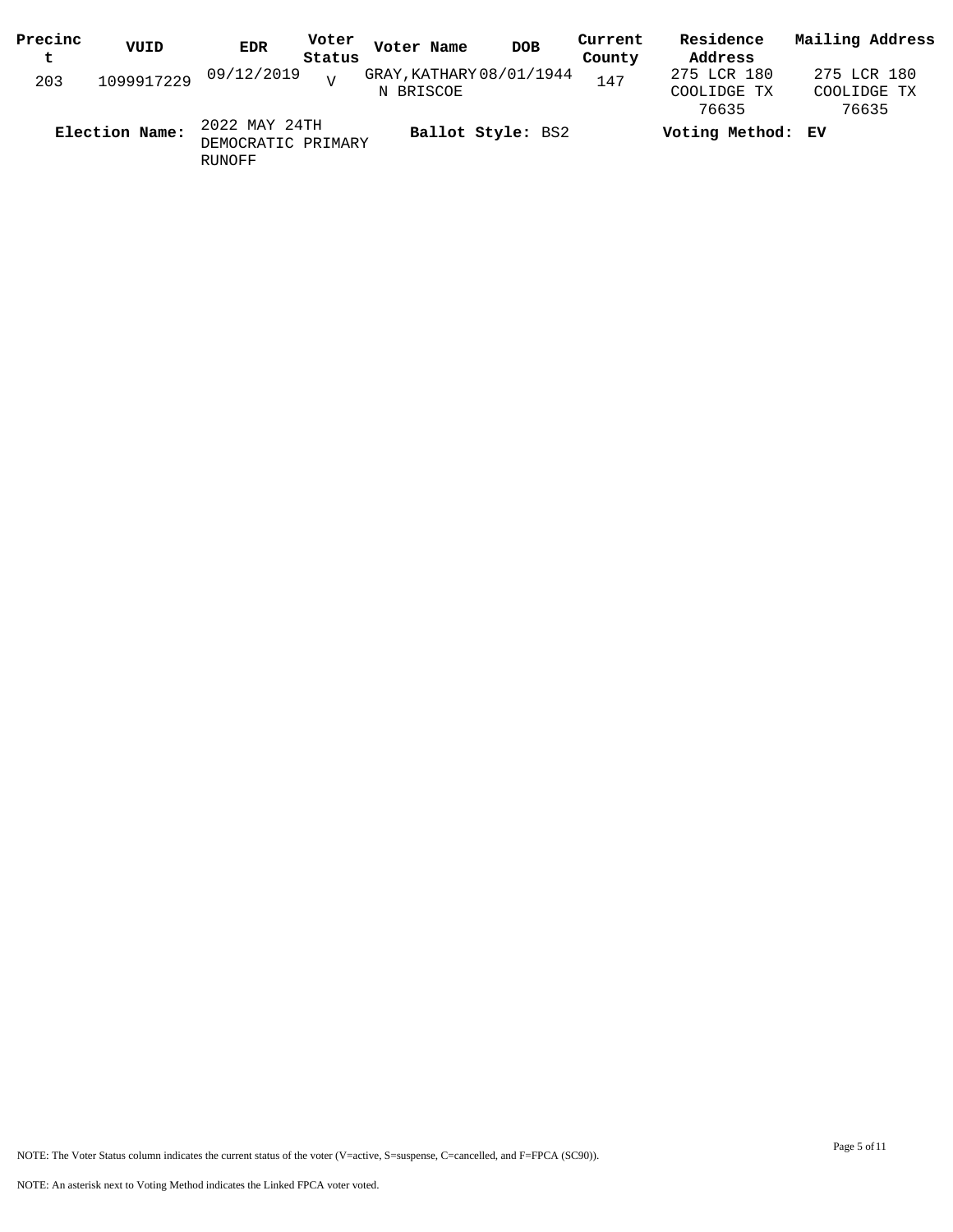| Precinc | VUID           | <b>EDR</b>                                    | Voter<br>Voter Name |                          | <b>DOB</b> | Current | Residence                       | Mailing Address |  |
|---------|----------------|-----------------------------------------------|---------------------|--------------------------|------------|---------|---------------------------------|-----------------|--|
| t       |                | Status                                        |                     |                          |            | County  | Address                         |                 |  |
| 302     |                | $2149280408$ $11/01/2018$ $_{\rm V}$          |                     | OLVERA, MARIE 01/04/2000 |            | 147     | 833 PARK LANE<br>MEXIA TX 76667 |                 |  |
|         | Election Name: | 2022 MAY 24TH<br>DEMOCRATIC PRIMARY<br>RUNOFF |                     | Ballot Style: BS2        |            |         | Voting Method: EV               |                 |  |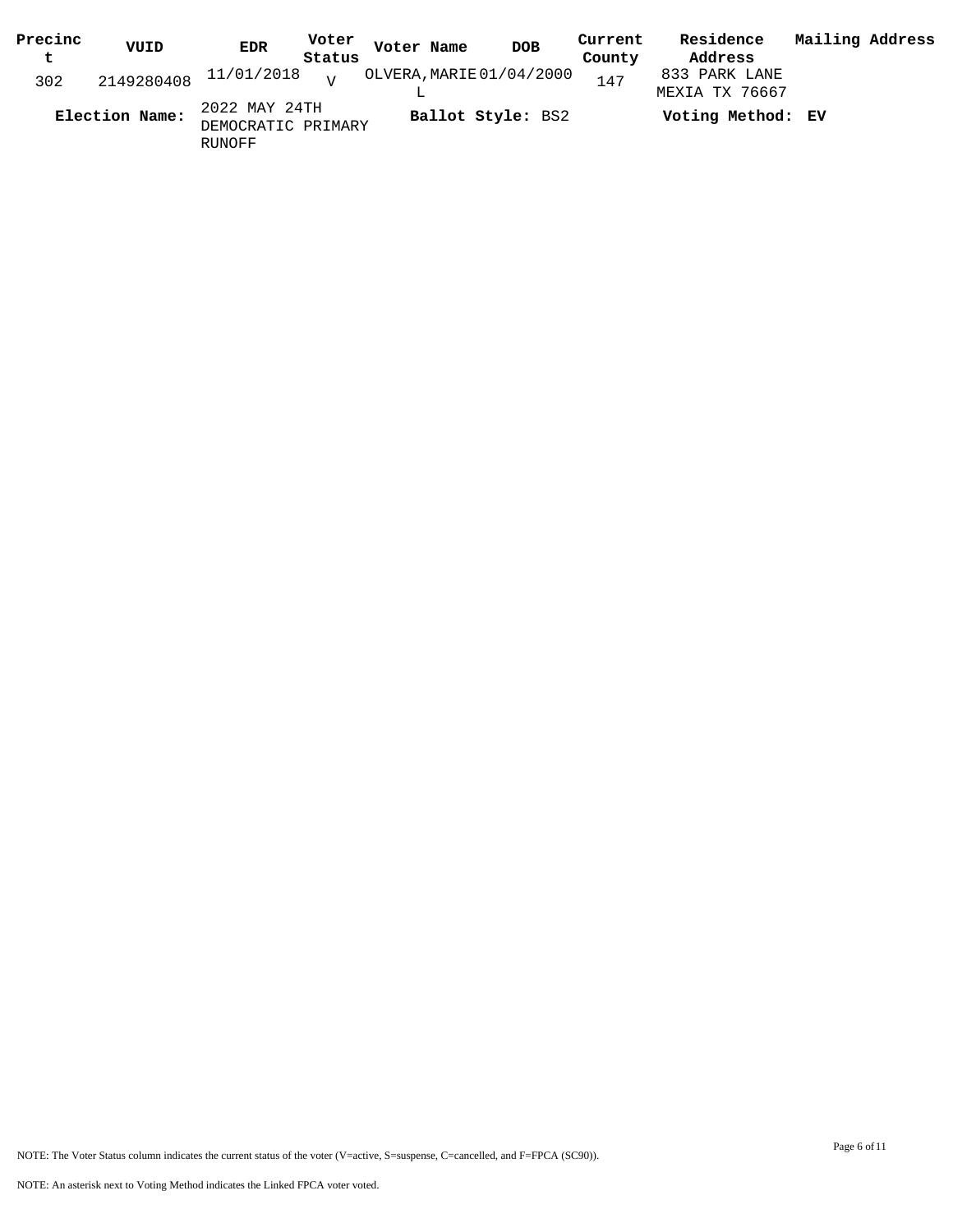| Precinc<br>t | VUID           | <b>EDR</b>                                           | Voter<br>Status | Voter Name                      | <b>DOB</b>             | Current<br>County | Residence<br>Address         | Mailing Address              |
|--------------|----------------|------------------------------------------------------|-----------------|---------------------------------|------------------------|-------------------|------------------------------|------------------------------|
| 303          | 1052011557     | 01/10/2016                                           |                 | DUKE, DENNIS 06/20/1953<br>DEAN |                        | 147               | 878 LCR 354<br>MART TX 76664 | 878 LCR 354<br>MART TX 76664 |
|              | Election Name: | 2022 MAY 24TH<br>DEMOCRATIC PRIMARY                  |                 |                                 | Ballot Style: BS2      |                   | Voting Method: EV            |                              |
| 303          | 1037557668     | RUNOFF<br>08/29/2014                                 |                 | LYNN                            | DUKE, LORNA 03/21/1956 | 147               | 878 LCR 354<br>MART TX 76664 | 878 CR 354<br>MART TX 76664  |
|              | Election Name: | 2022 MAY 24TH<br>DEMOCRATIC PRIMARY<br><b>RUNOFF</b> |                 |                                 | Ballot Style: BS2      |                   | Voting Method: EV            |                              |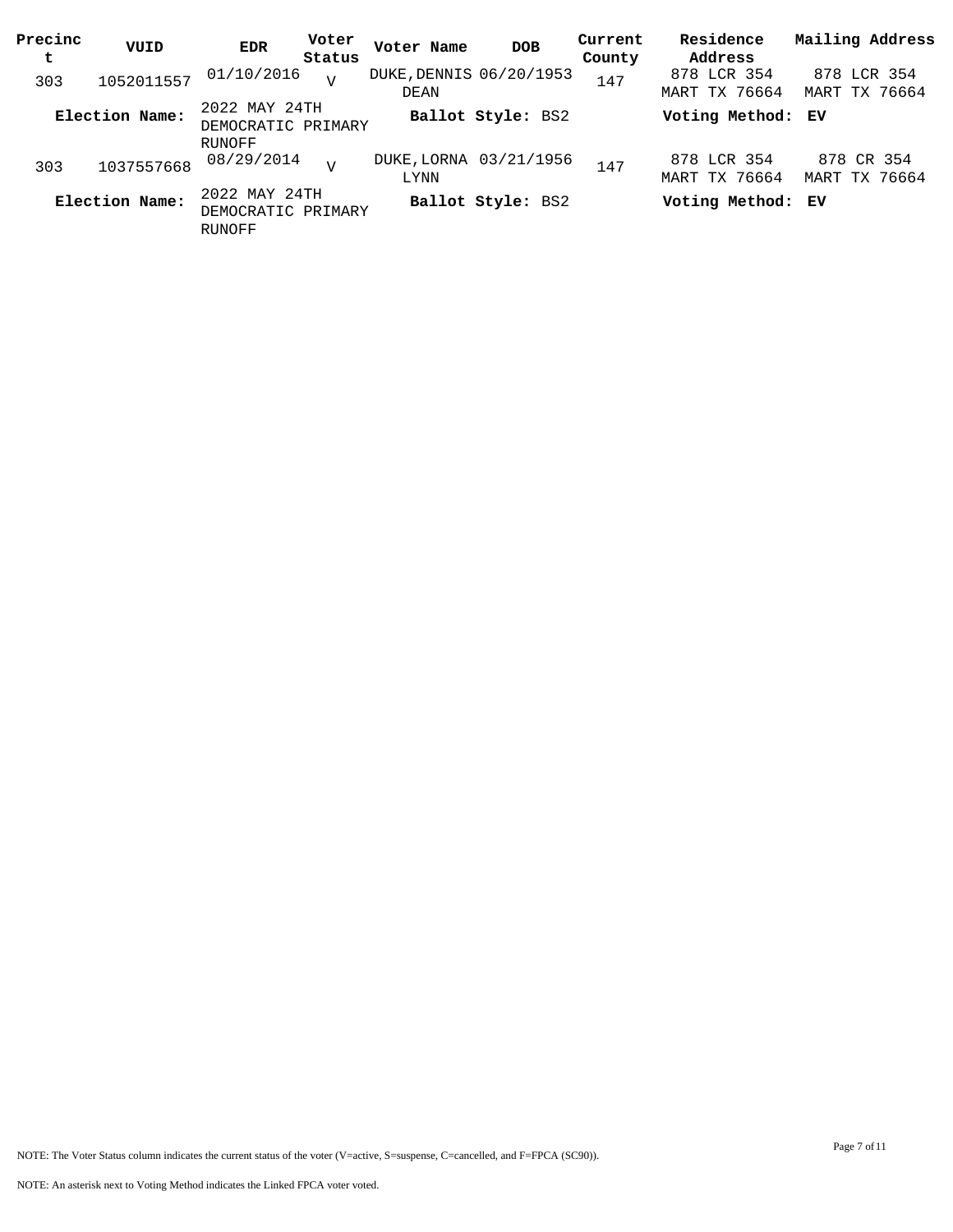| Precinc | VUID           | Voter<br>EDR                        | Voter Name                            | <b>DOB</b> | Current | Residence         | Mailing Address                               |
|---------|----------------|-------------------------------------|---------------------------------------|------------|---------|-------------------|-----------------------------------------------|
| t       |                | Status                              |                                       |            | County  | Address           |                                               |
| 304     |                | 1013657169 06/07/1986 <sub>v</sub>  | KILLINGSWORT11/30/1949<br>H, SHERIDAN |            | 147     | 586 LCR 463       | 586A LCR 463<br>MEXIA TX 76667 MEXIA TX 76667 |
|         | Election Name: | 2022 MAY 24TH<br>DEMOCRATIC PRIMARY | Ballot Style: BS2                     |            |         | Voting Method: EV |                                               |
|         |                | RUNOFF                              |                                       |            |         |                   |                                               |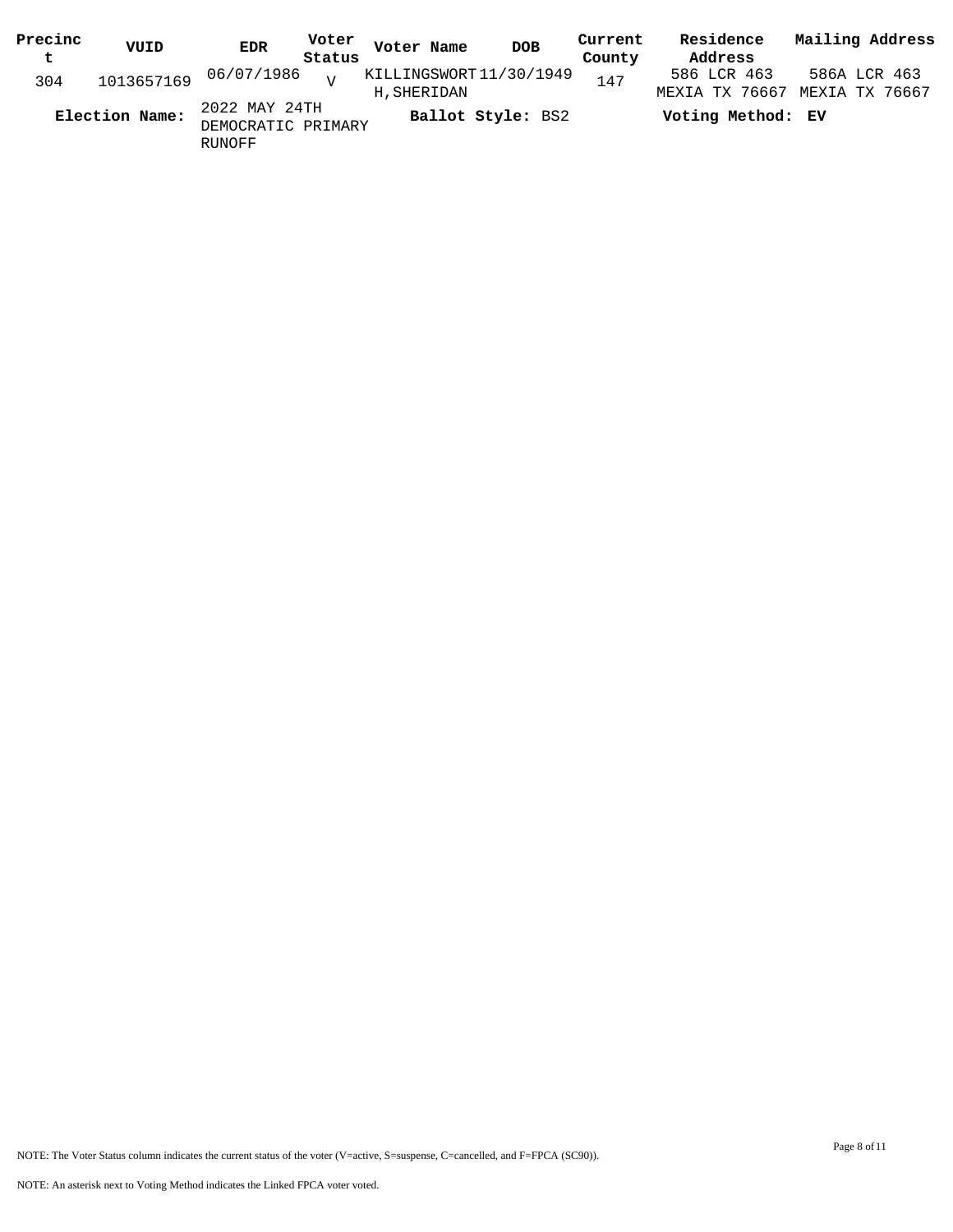| Precinc<br>t | VUID           | Voter<br><b>EDR</b><br>Status                        | Voter Name                           | <b>DOB</b>        | Current<br>County | Residence<br>Address                   | Mailing Address                  |
|--------------|----------------|------------------------------------------------------|--------------------------------------|-------------------|-------------------|----------------------------------------|----------------------------------|
| 305          | 1013664774     | 02/06/1992<br>$\overline{v}$                         | JACKSON, KENN 05/25/1959<br>EN WAYNE |                   | 147               | 2785 HWY 84 W<br>MEXIA TX 76667        | 2785A HWY 84 W<br>MEXIA TX 76667 |
|              | Election Name: | 2022 MAY 24TH<br>DEMOCRATIC PRIMARY                  |                                      | Ballot Style: BS2 |                   | Voting Method: EV                      |                                  |
| 305          | 1021124117     | RUNOFF<br>05/12/2004                                 | KING, FLOYD 11/29/1962<br>CHARLES    |                   | 147               | 2675 HWY 84 W<br><b>MEXIA TX 76667</b> | 2675A HWY 84 W<br>MEXIA TX 76667 |
|              | Election Name: | 2022 MAY 24TH<br>DEMOCRATIC PRIMARY<br><b>RUNOFF</b> |                                      | Ballot Style: BS2 |                   | Voting Method: EV                      |                                  |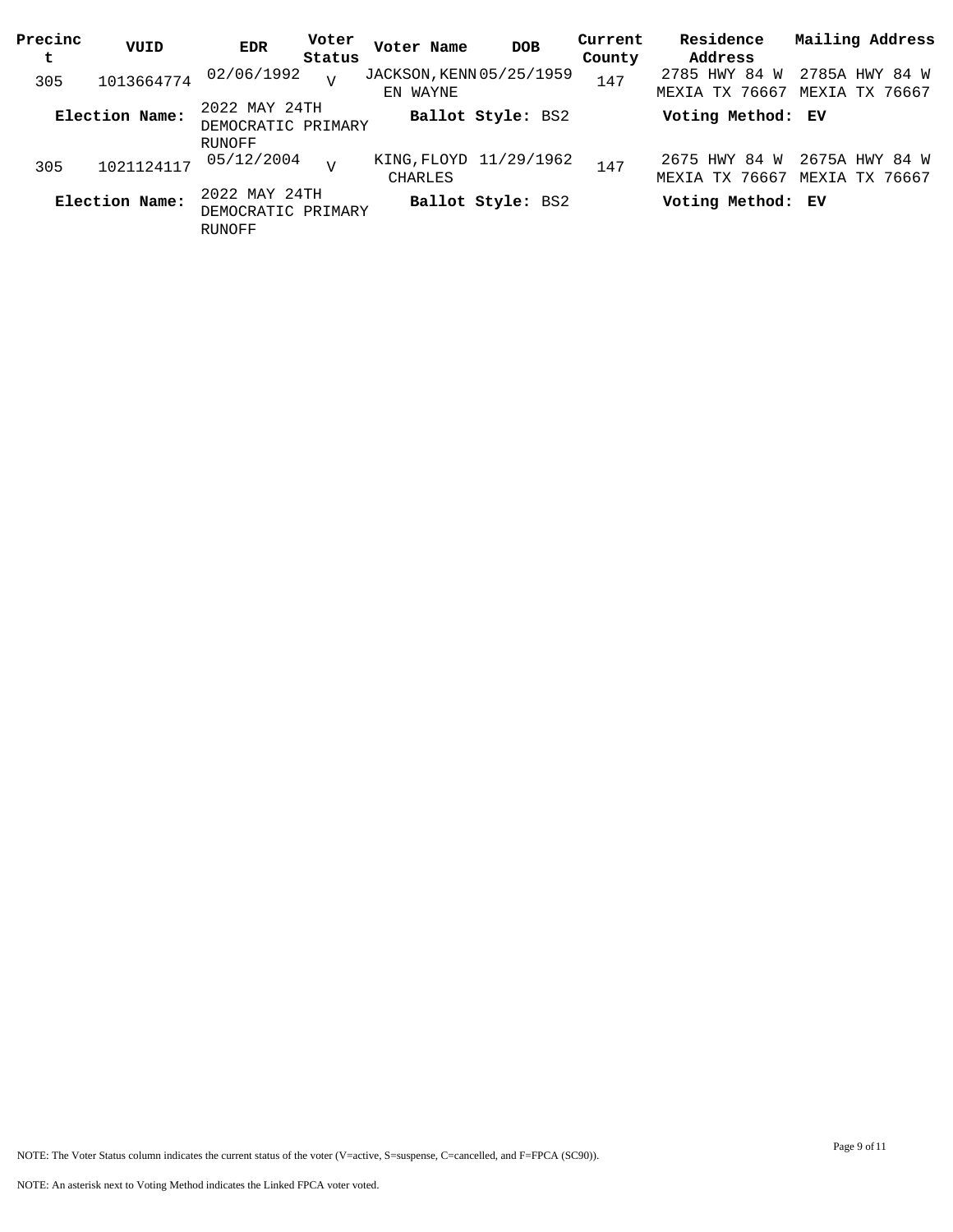| Precinc<br>t | VUID           | <b>EDR</b>                                    | Voter<br>Status | Voter Name                       | <b>DOB</b>        | Current<br>County | Residence<br>Address                    | Mailing Address                                                      |
|--------------|----------------|-----------------------------------------------|-----------------|----------------------------------|-------------------|-------------------|-----------------------------------------|----------------------------------------------------------------------|
| 401          | 1013701578     | 12/03/1992                                    | $\overline{v}$  | FRANKLIN, DAR 09/05/1965<br>LENE |                   | 147               | MEXIA TX 76667                          | 1126 BOWIE ST E1126 E BOWIE ST<br>MEXIA<br>TX 76667                  |
|              | Election Name: | 2022 MAY 24TH<br>DEMOCRATIC PRIMARY<br>RUNOFF |                 |                                  | Ballot Style: BS2 |                   | Voting Method: EV                       |                                                                      |
| 401          | 1013707651     | 03/01/1982                                    | $\overline{V}$  | JOHNSON, RUBY 06/16/1951<br>LENE |                   | 147               | ST E                                    | 1314 CARTHAGE 1314 E CARTHAGE<br>ST<br>MEXIA TX 76667 MEXIA TX 76667 |
|              | Election Name: | 2022 MAY 24TH<br>DEMOCRATIC PRIMARY<br>RUNOFF |                 |                                  | Ballot Style: BS2 |                   | Voting Method: EV                       |                                                                      |
| 401          | 1102431088     | 11/26/2011                                    | $\mathbf{V}$    | MCKEE<br>JR, LARRY DON           | 02/21/1970        | 147               | 916 HUISACH<br>STREET<br>MEXIA TX 76667 | 916 HUISACH ST<br>MEXIA TX 76667                                     |
|              | Election Name: | 2022 MAY 24TH<br>DEMOCRATIC PRIMARY<br>RUNOFF |                 |                                  | Ballot Style: BS2 |                   | Voting Method: EV                       |                                                                      |